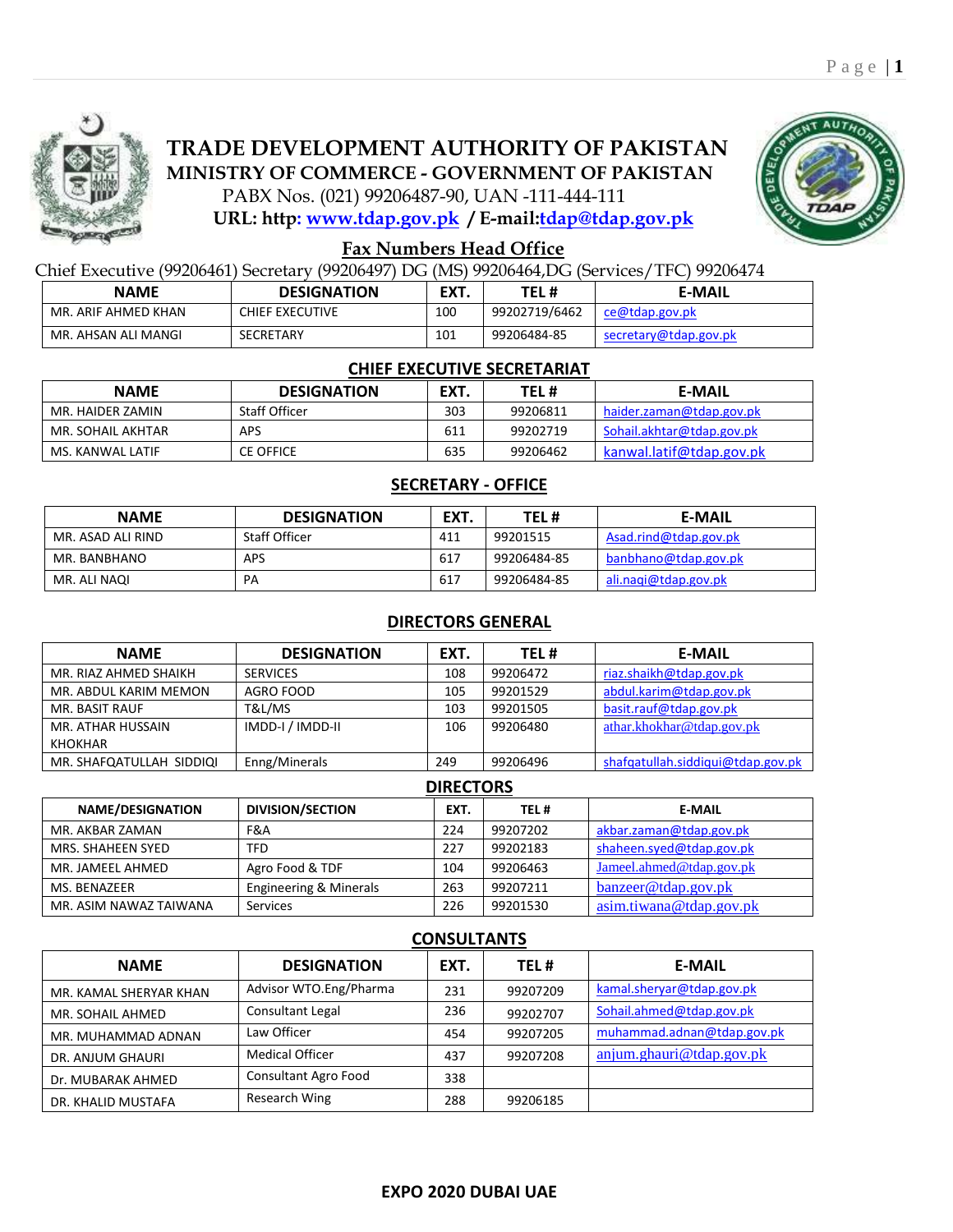| <b>NAME</b>               | <b>DESIGNATION</b>      | EXT. | TEL#            | <b>E-MAIL</b>               |
|---------------------------|-------------------------|------|-----------------|-----------------------------|
| MR. RIZWAN TARIO          | DG (DUBAI EXPO-2020)    |      | 00971-504879351 | rizwan.tariq@tdap.gov.pk    |
| MR. WAQAS ALI TANUIO      | Project Dir. Expo-20    | 216  | 99201526        | 0311-1886966                |
| MR. FURRUKH HUMAYAN       | AD (EXPO-2020)          | 216  | 99201526        | Farrukh.humayun@tdap.gov.pk |
| MR. FAISAL AWAN           | AM (Expo)               | 407  | 99206471        | Faisal.awan@tdap.gov.pk     |
| MR. NAVEED HASAN SABZWARI | <b>Accounts Manager</b> | 631  | 99206478        | Navaid.expo2021@gmail.com   |
| MS. TAJWAR BAIG           | Project Coordinator     | 631  | 99206478        | baigtajwar@gmail.com        |

## **DEPUTY DIRECTORS**

| <b>NAME</b>             | <b>DESIGNATION</b>     | EXT. | TEL #    | <b>E-MAIL</b>                 |
|-------------------------|------------------------|------|----------|-------------------------------|
| MR. AMANAT ALI          | MS/Coord               | 322  | 99207216 | Amnat.ali@tdap.gov.pk         |
| MR. KALEEMULLAH MEMON   | <b>ESTT</b>            | 343  | 99201520 | kaleem.memon@tdap.gov.pk      |
| DR. MOHSAN ALI          | Engineering & Minerals |      |          | mohsin.ali@tdap.gov.pk        |
| MR. ASIF RAZA SOOMRO    | F&A                    | 320  | 99201525 | asif.razasoomro@tdap.gov.pk   |
| MR. KHURRAM IKRAM       | Leather                | 332  | 99202186 | khurram.ikram@tdap.gov.pk     |
| MR. ZULFIQAR ALI LANGHA | <b>EDF</b>             | 392  | 99201508 | zulfigar.ali@tdap.gov.pk      |
| DR. SHUMAILA SIKANDAR   | Engg                   | 300  | 99201509 | shumaila.sikandar@tdap.gov.pk |
| MS. SAIMA AZHAR         | <b>Services</b>        | 334  | 99202718 | saima.azhar@tdap.gov.pk       |
| DR. BILQUEES JAMALI     | Textile                | 347  | 99206809 | bilquees.jamali@tdap.gov.pk   |
| MR. MOLA DAD            | Agro                   | 345  | 99202714 | mola.dad@tdap.gov.pk          |
| MR. JABBAR TAUQIR       |                        |      |          |                               |
| MR. SOHAIB RASHEED      | <b>IMD</b>             | 399  | 99201528 | sohaib.rasheed@tdap.gov.pk    |
| MR. RIZWAN SHAMIM       | F&A                    | 325  | 99206475 | Rizwan.shamim@tdap.gov.pk     |
| MR. SALMAN RAZA         | <b>EDF</b>             | 414  |          |                               |

## **ASSISTANT DIRECTORS**

| <b>NAME</b>                   | <b>Section/ Division</b>        | EXT. | TEL#         | <b>E-MAIL</b>                 |
|-------------------------------|---------------------------------|------|--------------|-------------------------------|
| MR. MUHAMMAD SALEEM           | Web Portal                      | 418  | 99201502     | muhammad.saleem@tdap.gov.pk   |
| MR. MASOOD ALI                | CE Office: 99206462             | 413  | 0321-2447496 | masood.ali@tdap.gov.pk        |
| MR. FAHEEM AKHTAR             | <b>MSD</b>                      | 451  | 99201503     | faheem.akhtar@tdap.gov.pk     |
| MR. NAJEEB SIDDIQUI           | <b>TFD</b>                      | 422  |              | najeeb.Siddiqui@tdap.gov.pk   |
| MR. FARID AHMED KHAN          | <b>EDF</b>                      | 499  | 99206492     | Farid.ahmed@tdap.gov.pk       |
| MR. TARIQ IDREES              | GSP                             | 435  | 99205769     | tarig.idress@tdap.gov.pk      |
| MS. BILQEES BANO              | CE Office                       | 635  | 99206462     | bilgees.bano@tdap.gov.pk      |
| MR. ALI RAZA                  | <b>TEXTILES</b>                 | 489  |              | ali.jameel@tdap.gov.pk        |
| MR. MOHAMAMD ALI SANGI        | <b>EDF</b>                      | 421  | 99207219     | ali.sangi@tdap.gov.pk         |
| MR. TALAL SAGHIR AHMED KHAN   | Expo Centre                     |      | 99244411     | Talal.khan@tdap.gov.pk        |
| MR. AYAZ MUHAMMAD             | <b>IMDD-I</b>                   | 489  |              | ayaz.muhammad@tdap.gov.pk     |
| MR. SHAHID HASAN              | LEGAL                           | 417  | 99202705     | shahid@tdap.gov.pk            |
| MR. FARRUKH HUMAYUN           | EXPO-2020                       | 216  | 99201526     | farrukh.humayun@tdap.gov.pk   |
| MR. ALI MARDAN                | IMD-I (Europe)                  | 474  | 99206803     | Alimardan.baloch@tdap.gov.pk  |
| MR. ABDULLAH GHAURI           | IMD-II (Asia)                   | 479  | 99206806     | abdullah.ghauri@tdap.gov.pk   |
| MR. AITIZAZ KHAN              | IMD-II (Africa)                 | 312  | 99206804     | Aitizaz.khan@tdap.gov.pk      |
|                               | Oceania                         |      |              |                               |
| MR. JINSAR ALI BHATTI         | ESTT-I                          | 450  | 99206470     | Jinsar.bhatti@tdap.gov.pk     |
| MS. BAKHTAWAR HIZBULLAH SARIO | ESTT-II (EMDF)                  | 364  | 99201516     | bakhtawar.sario@tdap.gov.pk   |
| MR. OMER HUSSAIN BAJWA        | Enng. & Minerals                | 467  | 99202701     | omer.hussain@tdap.gov.pk      |
| MR. BUKHTAWER AKHTER          | Agro Food                       | 456  |              | bukhtawer.akhter@tdap.gov.pk  |
| MR. SAIFULLAH PANWAR          | Admin                           | 455  |              | saifullah.panhwar@tdap.gov.pk |
| MS. MUNEEBA NAWAZ             | <b>Textiles</b>                 | 459  | 99201513     | muneeba.nawaz@tdap.gov.pk     |
| <b>MS UROOJ SHAFI</b>         | Engineering&<br><b>Minerals</b> | 462  | 99206805     | urooj.shafi@tdap.gov.pk       |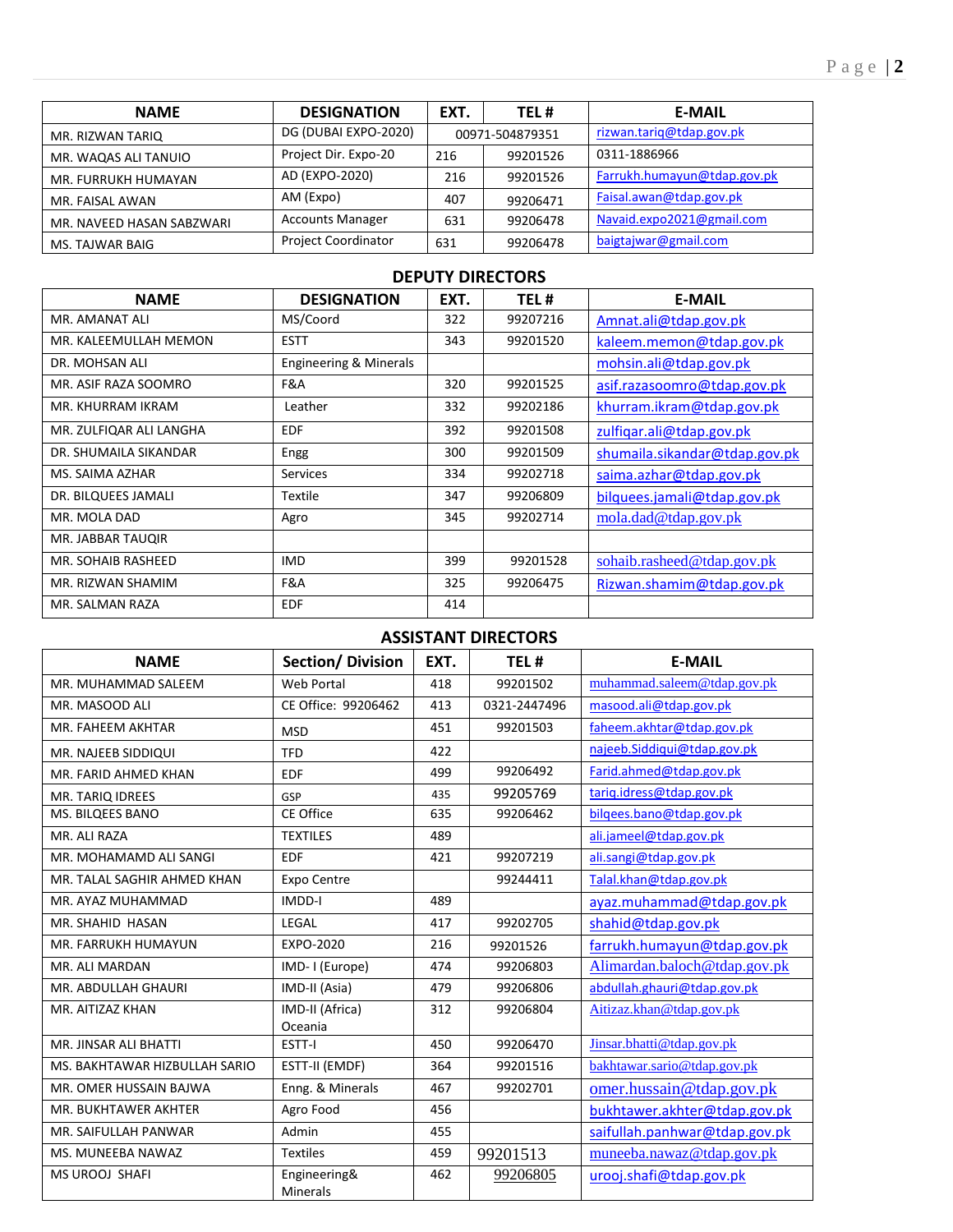| MR. KHALID NAWAZ         | <b>MTO OFFICE</b>    | 650   | 99201512     | khalid.nawaz@tdap.gov.pk  |
|--------------------------|----------------------|-------|--------------|---------------------------|
|                          | <b>CR Section</b>    | 655   | 99201519     |                           |
| MR. MASOOD ZAIDI         | MS.                  | 640   | 99205777     | masood.zaidi@tdap.gov.pk  |
| MR. SHAMSUDDIN KEERIYO   | F&A                  | 452   | 99207213     | shams.keeriyo@tdap.gov.pk |
| MR. ABDUL SHAKOOR MEMON  | <b>COORDINATION</b>  | 446   | 99206486     | abdul.shakoor@tdap.gov.pk |
| MR. ABDUL WAKEEL         | TFD (Expo Center)    |       | 0303-5592524 |                           |
| MR. NOUMAN MUHAMMAD KHAN | Finance (MSD)        |       | 0332-7224404 |                           |
| MS. MATA E ZEHRA         | AFD (Food & Spices)  |       | 0331-4375919 |                           |
| MR. MUHAMMAD AHMED KHAN  | TLD (Towels) Coord   | Sindh | 0316-4116428 |                           |
| MS. ARFA SHAHID          | TLD (Knitwear & Hos) |       | 0334-5522949 |                           |
| MR. JALAL KHAN           | Services Coord Baluc |       | 0332-9859047 |                           |
| MR. TALHA MAJEED         | EDF (TFD)            |       | 0331-4398005 |                           |

### **ASSISTANT MANAGERS**

| <b>NAME</b>                 | <b>DESIGNATION</b>         | EXT. | TEL#        | <b>E-MAIL</b>                 |
|-----------------------------|----------------------------|------|-------------|-------------------------------|
| MR. ZEESHAN ANAM            | F&A/EMDF                   | 675  | 111-444-111 | zeeshan.anam@tdap.gov.pk      |
| MR. AURANGZEB JAHANGIR      | Agro                       | 412  | 111-444-111 | aurangzebjahangir@tdap.gov.pk |
| <b>MS. AFSHAN UROOS</b>     | <b>Statistics</b>          | 405  | 99201527    | afshan.uroos@tdap.gov.pk      |
| MR. FAISAL RASHEED AWAN     | <b>Middle East</b>         | 407  | 99206471    | faisal.awan@tdap.gov.pk       |
| MS. FARZANA ABBASI          | Media                      | 409  | 99201522    | farzana.abbasi@tdap.gov.pk    |
| MS. SANA ALI KHOKHAR        | Engg                       | 408  | 99202182    | sana.khokhar@tdap.gov.pk      |
| <b>MR. JUNAID FEROZE</b>    | Engg& Min                  | 444  | 99201501    | Junaid.Feroz@tdap.gov.pk      |
| MR. MASROOR AHMED KORAI     | Trade Disputes (TFD)       | 496  | 99207200    | korai.masroor@tdap.gov.pk     |
| MR. AMIR-UR-REHMAN          | Agro Food                  | 453  | 99201518    | amir.rehman@tdap.gov.pk       |
| MR. NASEER AHMAD MUGHAL     | <b>Minerals</b>            | 410  | 99202185    | naseer.ahmed@tdap.gov.pk      |
| MR. ZAMEER SOOMRO           | <b>Textiles</b>            | 400  | 99207212    | zameer.soomro@tdap.gov.pk     |
| <b>MR. SOHAIL SIRAJ</b>     | F&A                        | 666  | 9201500     | sohail.siraj@tdap.gov.pk      |
|                             | <b>Designer</b>            | 644  | 99201523    |                               |
| MR. SAEED TAMIMI            | <b>Fashion Coordinator</b> | 457  | 99207218    | saeed.tamimi@tdap.gov.pk      |
| MR. ASADULLAH QURESHI       | <b>IT Coordinator</b>      | 430  | 99202704    | asadullah.qureshi@tdap.gov.pk |
| <b>QAZI MOHAMMAD SHARIF</b> | <b>Help Desk</b>           | 463  | 99206810    | mohammad.sharif@tdap.gov.pk   |
| SYEDA ALINA ZAHRA GILANI    | Estt                       |      |             | alina.gilani@tdap.gov.pk      |
| MR. KHURRAM JAVED           |                            |      | 111-444-111 | khurram.javed@tdap.gov.pk     |

## **EXECUTIVE OFFICERS**

| <b>NAME</b>           | <b>DESIGNATION</b> | EXT. | TEL#     | <b>E-MAIL</b> |
|-----------------------|--------------------|------|----------|---------------|
| MR. RAB NAWAZ         | Estt.              |      |          |               |
| MR. MOINUDDIN         | Cotton             |      |          |               |
| MR. S. M. NAEEM       | <b>MS</b>          | 659  | 99201505 |               |
| MR. IZHAR AHMED       | <b>MS</b>          | 659  | 99201505 |               |
| MR. ISLAM ALI         | F&A                | 676  |          |               |
| MR. MOID KHAN         |                    | 627  | 99202717 |               |
| MR. NAVED SHAFI MEMON | Pay Roll           | 666  | 99201500 |               |

# **RESEARCH ASSOCIATES / GSP OFFICERS**

| <b>NAME</b>              | <b>DESIGNATION</b>         | EXT. | TEL#     | <b>E-MAIL</b>           |
|--------------------------|----------------------------|------|----------|-------------------------|
| DR. KHALID MUSTAFA       | Head of research           | 288  | 99206185 | Khalidku2009@ yahoo.com |
| MR. ARBAB M. MURAD KHAN  | <b>Research Associates</b> | 441  | 99207217 |                         |
| MS. IORA ILYAS           | <b>Research Associates</b> |      |          |                         |
| MS. IQRA TARIQ           | <b>Research Associates</b> |      |          |                         |
| <b>MS. SALMA NUSRAT</b>  | <b>Research Associates</b> |      |          |                         |
| <b>MS. MARYAM YOUNUS</b> | <b>Research Associates</b> |      |          |                         |
| MS. AIMAN ALI            | <b>Research Associates</b> |      |          |                         |
| SYEDA RIDA FATIMA RIZVI  | <b>Research Associates</b> |      |          |                         |
| MR. AHSAN NAWAZ          | <b>Research Associates</b> |      |          |                         |
| MR. UMER FAROOQ          | <b>Research Associates</b> |      |          |                         |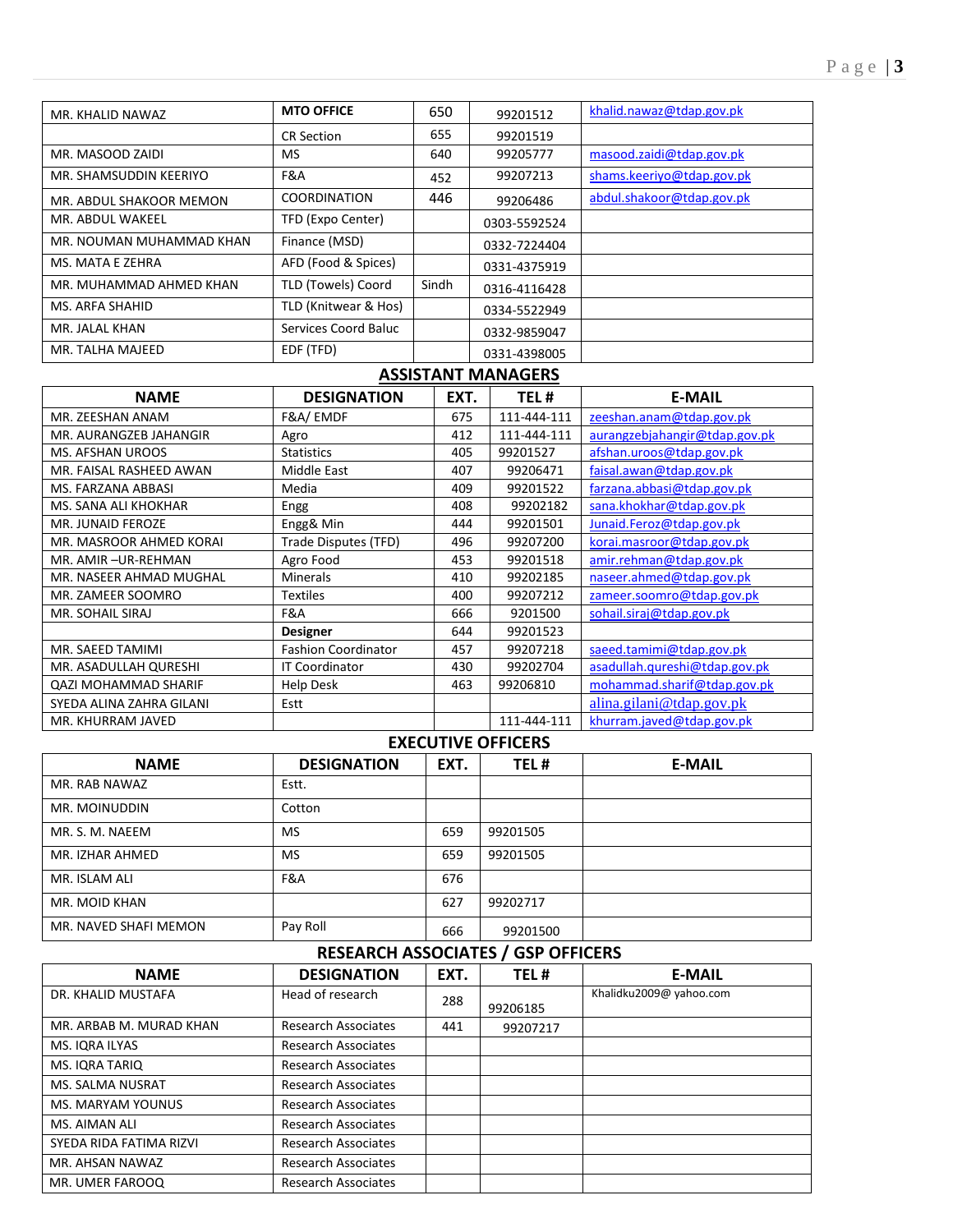| SYED GHULAM HUSSAIN SHAH   | <b>Research Associates</b> |     |          |  |
|----------------------------|----------------------------|-----|----------|--|
| MS. NASEEB ULLAH           | <b>Research Associates</b> |     |          |  |
| MS. MAHIN AZIZ             | <b>Research Associates</b> |     |          |  |
| MR. FIDA HUSSAIN           | <b>Research Associates</b> |     |          |  |
| MR. TAHA FAROOQ            | Research Associates        |     |          |  |
| <b>MALIK ZARBAKHT KHAN</b> | <b>Research Associates</b> |     |          |  |
| MR. SAJID AMIN             | <b>Research Associates</b> |     |          |  |
| MR. DANIAL AHMED QURESHI   | <b>Research Associates</b> |     |          |  |
| MR. NOMAN BADAR SIDDIQUI   | GSP Officer (KHI)          |     |          |  |
| MS. MANZA HAFEEZ           | GSP Officer (KHI)          |     |          |  |
| Mr. IMTIAZ PITAFI          | GSP Officer (KHI)          | 435 | 99205769 |  |
| MR. MUHAMMAD SHOAIB        | <b>GSP OFFICER (SKT)</b>   |     |          |  |
| MR. AHMED JAWAD MALIK      | GSP Officer (ISB)          |     |          |  |
| MR.MALIK ZARBAKHT KHAN     | GSP Officer (ISB)          |     |          |  |
| MR. MUHAMMAD IDRESS ASGHAR | GSP Officer (LHR)          |     |          |  |
| MR. MUHAMMAD UMAIR RAHEEM  | GSP Officer (LHR)          |     |          |  |
| MR. USMAN BAIG             | GSP Officer (LHR)          |     |          |  |
| MR. EHTISHAM UL HASSAN     | GSP Officer (SKT)          |     |          |  |
| MR. MANOJ KUMAR            | GSP Officer (HYD)          |     |          |  |
| SYED GHULAM HUSSAIN SHAH   | GSP Officer (MUL)          |     |          |  |
| SYED MASOOD UL HASSAN      | GSP Officer (MUL)          |     |          |  |
| MR. MUHAMMAD SALIK         | GSP Officer (FSD)          |     |          |  |
| MR. ZAIN UL HASSAN         | GSP Officer (FSD)          |     |          |  |
| MR. FIDA HUSSAIN           | GSP Officer (GUJ)          |     |          |  |
| MR. SHUJAAT HASNAIN ABBAS  | GSP Officer (PSH)          |     |          |  |
| MR. GHAZANFAR ABBAS        | GSP Officer (KHI)          |     |          |  |
| MR. ZAIN UL ABEDIN         | GSP Officer (Quetta)       |     |          |  |

# **ASSTT.PRIVATE SECRETARIES /PERSONAL ASSISTANT**

| <b>NAME</b>         | <b>DESIGNATION</b>    | EXT. | TEL#          | <b>E-MAIL</b>             |
|---------------------|-----------------------|------|---------------|---------------------------|
| MR. SOHAIL AKHTAR   | APS To CE             | 611  | 99202719/6462 | Sohail.akhtar@tdap.gov.pk |
| MR. BANBHANO        | APS To Secretary      | 617  | 99206484-85   | banbhano@tdap.gov.pk      |
| MR. ALI NAQI        | PA To Secretary       | 617  | 99206484-85   | Ali.nagi@tdap.gov.pk      |
| Mr. ZULFIQAR AWAN   | APS To DG (T&L/IMD-I) | 659  | 99201505      | zulfigar.awan@tdap.gov.pk |
| MR. FAYYAZ          | APS, Dir Agro         | 677  | 99201530      |                           |
| SYED ZULFIQAR ALI   | APS TO DG (TFC)       | 625  | 99206472      | Zulfigar.ali@tdap.gov.pk  |
| MR. SAJID CHOHAN    | APS To DG (Agro Food) | 621  | 99201529      | sajid.chohan@tdap.gov.pk  |
| MR. NOORUDDIN ARBAB | APS To Consultant GSP | 685  | 99207209      |                           |
| MR. ZAFAR DAYO      | PA TO Dir (TFD)       | 643  | 99206463      | Zafar.dayo@tdap.gov.pk    |
| MR. SALEEM AKHTAR   | APS To DD (Estt-I)    | 603  |               | saleem.akhtar@tdap.gov.pk |
| MR. ASIM KHAN       | PA to DD              |      | 99202718      | asim.khan@tdap.gov.pk     |
| MR. QAZI NAEEM      | UDC (DG TFD STAFF)    | 627  | 99202717      |                           |

1

### **MOTOR TRANSPORT OFFICE**

 $\Gamma$ 

| 99201512<br>MR. KHALID NAWAZ<br>445<br>0300-7054338<br><b>MTO OFFICE</b><br>MR. ASIM BASHIR<br><b>ASSISTANT</b><br>MR. RIAZ SADIQ<br>APRO<br>650<br>0321-2617506<br>MR. ANJUM SHAHZAD<br>0321-2017108<br>0307-3162950<br>MR. MEHRAB<br>MR. SAJJAD Ali<br>0300-3459983<br>MR. MUHAMMAD KHALID<br>0300-2823867<br>0300-2870402<br>MR. MUHAMMAD NASEEM<br>MR. HABIB SIKANDAR<br>MR. SARFRAZ<br>0300-3755785<br>MR. SHAHID<br>0345-2682735<br>MR. IQBAL<br>0301-2360314<br>MR. ABDUL<br>0343-7451048<br>MR. FAREED<br>0321-8972554 |  |  |  |
|--------------------------------------------------------------------------------------------------------------------------------------------------------------------------------------------------------------------------------------------------------------------------------------------------------------------------------------------------------------------------------------------------------------------------------------------------------------------------------------------------------------------------------|--|--|--|
|                                                                                                                                                                                                                                                                                                                                                                                                                                                                                                                                |  |  |  |
|                                                                                                                                                                                                                                                                                                                                                                                                                                                                                                                                |  |  |  |
|                                                                                                                                                                                                                                                                                                                                                                                                                                                                                                                                |  |  |  |
|                                                                                                                                                                                                                                                                                                                                                                                                                                                                                                                                |  |  |  |
|                                                                                                                                                                                                                                                                                                                                                                                                                                                                                                                                |  |  |  |
|                                                                                                                                                                                                                                                                                                                                                                                                                                                                                                                                |  |  |  |
|                                                                                                                                                                                                                                                                                                                                                                                                                                                                                                                                |  |  |  |
|                                                                                                                                                                                                                                                                                                                                                                                                                                                                                                                                |  |  |  |
|                                                                                                                                                                                                                                                                                                                                                                                                                                                                                                                                |  |  |  |
|                                                                                                                                                                                                                                                                                                                                                                                                                                                                                                                                |  |  |  |
|                                                                                                                                                                                                                                                                                                                                                                                                                                                                                                                                |  |  |  |
|                                                                                                                                                                                                                                                                                                                                                                                                                                                                                                                                |  |  |  |
|                                                                                                                                                                                                                                                                                                                                                                                                                                                                                                                                |  |  |  |
|                                                                                                                                                                                                                                                                                                                                                                                                                                                                                                                                |  |  |  |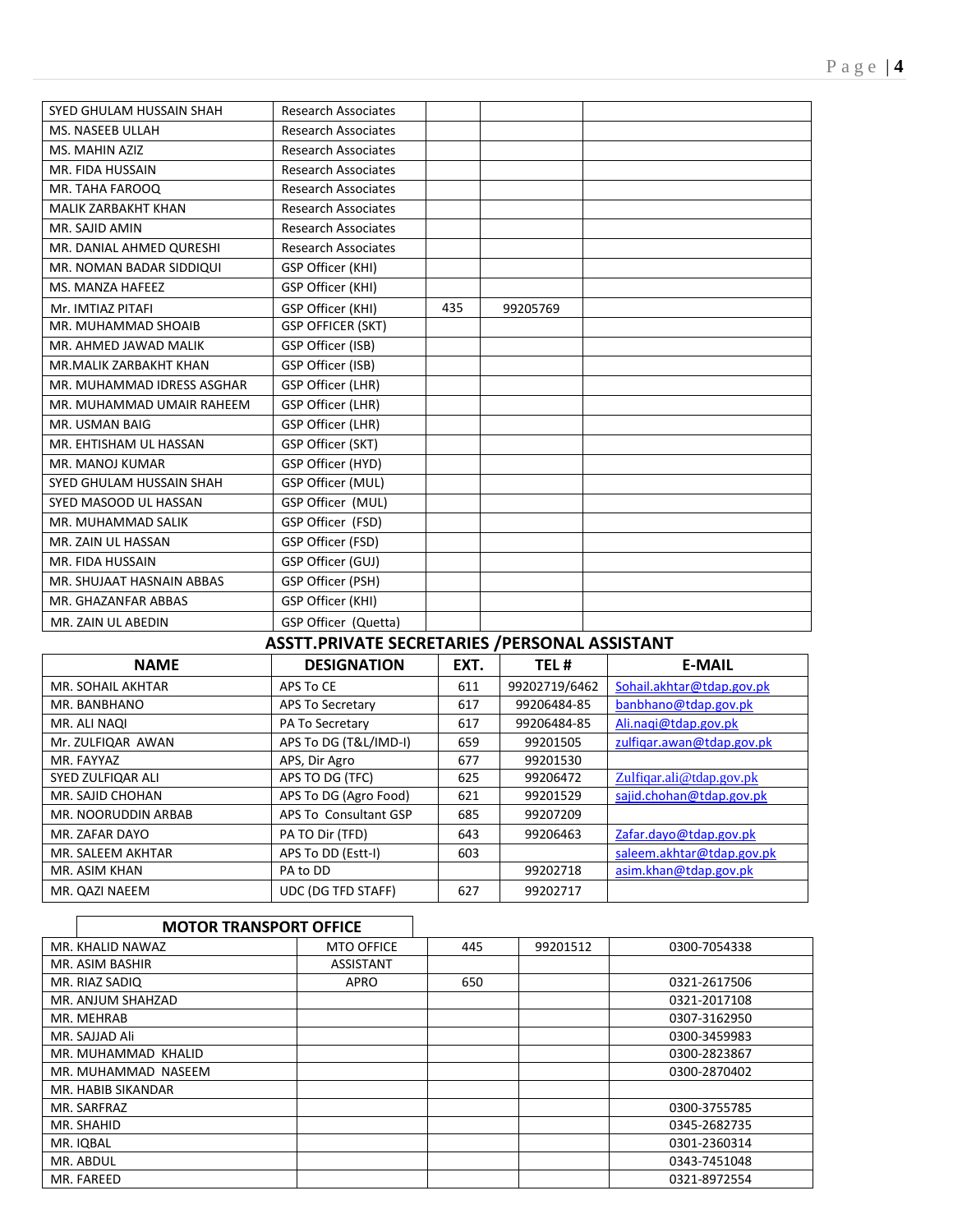| MISC. /IT SECTION    |              |
|----------------------|--------------|
| MR. GHULAM SHABIR    | 0301-2416991 |
| MR. ANUS KHAN        | 0342-2970640 |
| MR. ZAHID SHAH       | 0300-8200511 |
| MR. MUHAMMAD WASEEM  | 0332-2340468 |
| MR. WAHAB            | 0312-1138401 |
| MR. MUHAMMAD ARIF    | 0333-3215143 |
| MR. ABDUL QAYAUM     | 0300-7012397 |
| MR. AFTAB            | 0333-2050592 |
| MR. HASHIM BALOCH    | 0300-2566612 |
| MR. HAFEEZULLAH RAJA | 0308-2172708 |
| MR. MOBIN JUNIOR     | 0345-3034253 |
| MR. RIAZ KHAN        | 0340-2426309 |

| MR. ALTAF          | <b>IT SECTION</b>     | 605 |              |
|--------------------|-----------------------|-----|--------------|
| MR. ALI            | <b>STORE</b>          | 660 |              |
|                    | RECEPTION 5TH         | 601 |              |
| Mr. SALEEM MASIH   | <b>FLOOR</b>          |     |              |
|                    | <b>RECEIPTION 3RD</b> | 607 |              |
| MR. PERVAIZ        | <b>FLOOR</b>          |     |              |
|                    | RECEPTIN 8TH          | 608 |              |
| MS. AMBREEN AKBAR  | <b>FLOOR</b>          |     |              |
| <b>REX SECTION</b> |                       | 606 | 99207207     |
|                    | Telephone             |     | 0333-2287001 |
| Mr. JAVED          | Technician            |     |              |
| Mr. ASIF           | <b>ELECTRICIAN</b>    |     | 0312-2207469 |

## **KARACHI EXPO CENTRE**

#### **TEL: 99232667-68**

| NAME                        | <b>DESIGNATION</b> | TEL #    | ™AII:                            |
|-----------------------------|--------------------|----------|----------------------------------|
| MR.TALAL SAGHEER AHMED KHAN | Director<br>Asstt. | 99244411 | .gov.pk<br>יו רי<br>.KHd<br>didi |

#### **HYDERABAD**

#### (Fax #: 022- +92-22-9260175)

#### 18/A, GOVT. OFFICER'S RESIDENCE COLONY, HYDERABAD

| <b>NAME</b>                    | <b>DESIGNATION</b><br><b>PHONE</b> |                          | <b>E-MAIL</b>                    |
|--------------------------------|------------------------------------|--------------------------|----------------------------------|
| <b>MR. ASHIQ HUSSAIN KHOSO</b> | Deputy. Director<br>9260175        |                          | Ashiq.hussain@tdap.gov.pk        |
| <b>MR. JAFFAR HUSSAIN</b>      | <b>Assistant Director</b>          | $\overline{\phantom{m}}$ | jaffer.shaikh@tdap.gov.pk        |
| <b>QAZI SADIQ ARSALAN</b>      | Asst. Manager                      | --                       | gazi.arsalan@tdap.gov.pk         |
| MR. ZAINUL ABIDEEN KEEERIO     | Asst. Manager                      | $- -$                    | Zainulabideen.keerio@tdap.gov.pk |
| <b>MR. SALAHUDDIN ABBASI</b>   | Asst. Manager                      | $- -$                    | s.abbasi@tdap.gov.pk             |

## **SUKKUR**

## (Fax #: 071-5634013)

#### BANGLOW NO.B-92, FRIENDS COOPERATIVE HOUSING SOCIETY, MAIN AIRPORT ROAD, SUKKUR

| <b>NAME</b>                     | <b>DESIGNATION</b> | <b>PHONE</b> | <b>E-MAIL</b>               |
|---------------------------------|--------------------|--------------|-----------------------------|
| <b>MR. FIDA HUSSAIN MAHESAR</b> | Deputy Director    | 5804515      | fida.mahesar@tdap.gov.pk    |
| IMR MOHSIN BULLO                | Asst. Manager      |              | mir.mohsinbullo@tdap.gov.pk |

## **QUETTA**

## (Fax #: 081-9202053)

## OPP: SESSION COURT BUILDING, SHAHRAH-E-IQBAL, QUETTA

| <b>NAME</b>           | <b>DESIGNATION</b> | <b>PHONE</b>         | E-MAIL                   |
|-----------------------|--------------------|----------------------|--------------------------|
| MR. NOOR ALI ACHAKZAI | Deputy Director    | 9201109/0345-6113875 | Ali.achakzai@tdap.gov.pk |
| MR. MUHAMMAD ANWAR    | Deputy Director    | 9202491              | Gwd.helpdesk@tdap.gov.pk |
| MR. ZAIN UL ABEDIN    | <b>GSP Officer</b> | 9203004              |                          |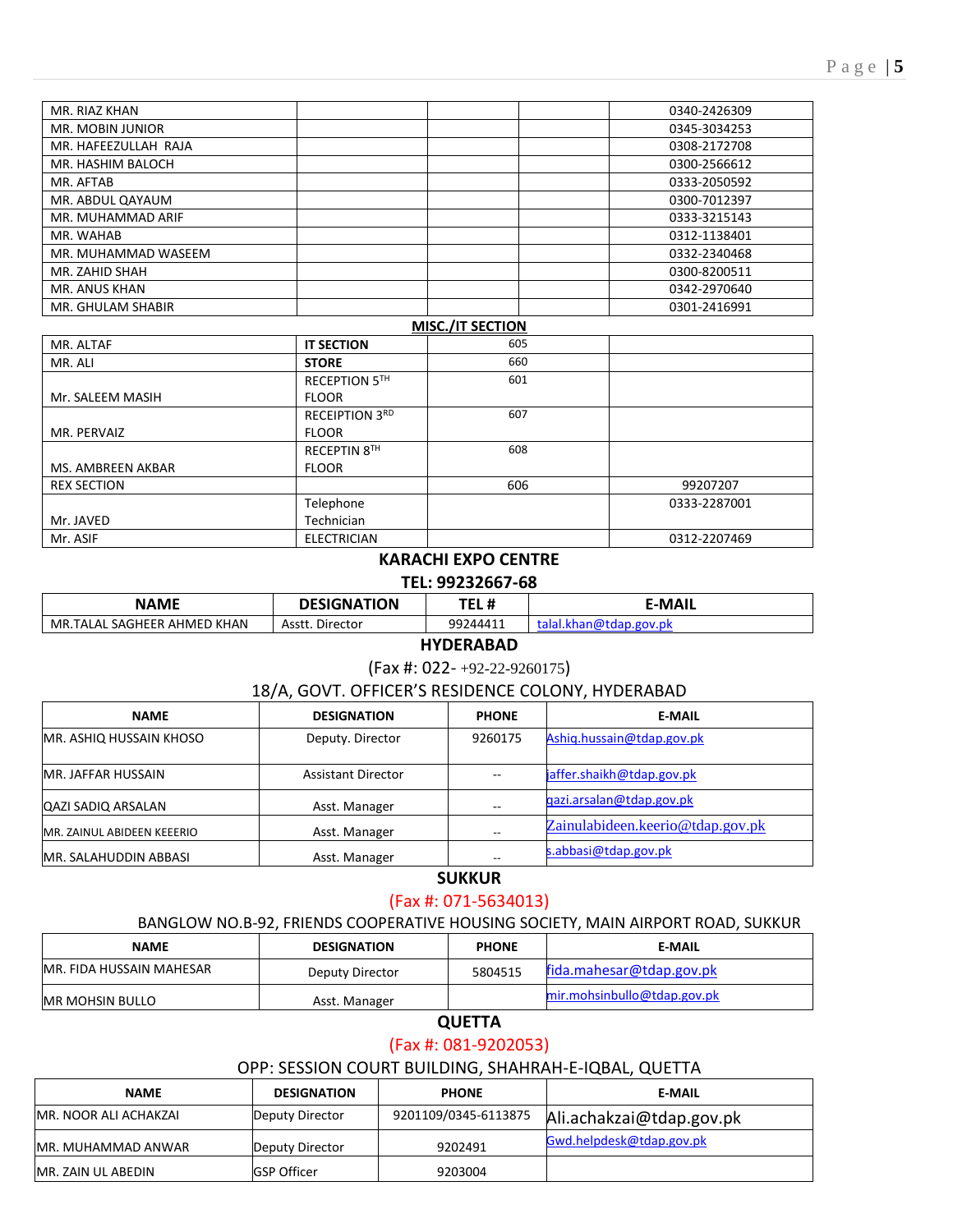**GAWADAR** (086) Phase-I, Block-K/39, New Town, Airport Road, Gawadar

| <b>NAME</b>                  | <b>DESIGNATION</b>                                 | <b>PHONE</b>             |                          | <b>E-MAIL</b>                  |  |  |  |  |
|------------------------------|----------------------------------------------------|--------------------------|--------------------------|--------------------------------|--|--|--|--|
| MR. MUHAMMAD ASIF KHAN KAKAR | Deputy Director                                    | 4410043                  |                          | asif.kakar@tdap.gov.pk         |  |  |  |  |
| <b>PUNJAB REGION(LAHORE)</b> |                                                    |                          |                          |                                |  |  |  |  |
|                              | PABAX: 99230640-51, (Fax #: 042-99230609/99230608) |                          |                          |                                |  |  |  |  |
|                              | 62-GARDEN BLOCK, GARDEN TOWN, LAHORE               |                          |                          |                                |  |  |  |  |
| <b>NAME</b>                  | <b>DESIGNATION</b>                                 | <b>PHONE</b>             |                          | <b>E-MAIL</b>                  |  |  |  |  |
| MR. SHAHZAD HUSSAIN RANA     | <b>Director General</b>                            | 99230652-53              |                          | dg.punjab <u>@tdap.gov.pk</u>  |  |  |  |  |
| MS. NAHEED AKHTAR            | <b>Director</b>                                    | 99230596                 |                          | naheed. Akhtar@tdap.gov.pk     |  |  |  |  |
| MS. MEHWISH KHADIM           | Director                                           | 99230599                 |                          | mehwish.khadim@tdap.gov.pk     |  |  |  |  |
| MS. MADIHA ALI               | <b>Deputy Director</b>                             | 99230658                 |                          | Madiha.ali@tdap.gov.pk         |  |  |  |  |
| MS. MARIYAM ALVI             | Deputy Director                                    | 99230655                 |                          | mariyam.alvi@tdap.gov.pk       |  |  |  |  |
| Ms. FAREEHA KHAN             | Deputy Director                                    | 99230650                 |                          |                                |  |  |  |  |
| <b>MR. ZAHOOR ELAHI</b>      | <b>Deputy Director</b>                             | 99230594                 |                          |                                |  |  |  |  |
| <b>MS. NADIA FARUKI</b>      | Deputy Director                                    |                          |                          |                                |  |  |  |  |
| MS. SABA SHAHZADI            | Asstt. Director                                    |                          |                          | saba.shahzadi@tdap.gov.pk      |  |  |  |  |
| MS. KASHMALA JAVAID          | Asstt. Director                                    |                          |                          |                                |  |  |  |  |
| MR. ALTAF HUSSAIN            | Asstt. Director                                    |                          |                          | altaf.hussain@tdap.gov.pk      |  |  |  |  |
| MR. FAIQA ZARNAB             | Asstt. Director                                    |                          |                          | faiqa.zarnab@tdap.gov.pk       |  |  |  |  |
| MR. SHEHYAR KHAN             | Asstt. Director                                    |                          | Shehyar.khan@tdap.gov.pk |                                |  |  |  |  |
| SHUKAIBA GHAFOOR             | Asstt. Director                                    |                          |                          | shukaiba.ghafoor@tdap.gov.pk   |  |  |  |  |
| <b>MS. MAHINA GHALIB</b>     | Asstt. Director                                    |                          |                          | mahina.ghalib@tdap.gov.pk      |  |  |  |  |
| MR. ADIL MUKHTAR             | Ast.Dir (Service)                                  |                          |                          | adil.mukhtar@tdap.gov.pk       |  |  |  |  |
| MR. USMAN ELAHI,             | Asstt .Manager                                     | 99232384                 |                          | usman.elahi@tdap.gov.pk        |  |  |  |  |
| MR. RAHEEL RAO               | Asstt.Manager                                      | 99230657                 |                          | aheel.rao@tdap.gov.pk          |  |  |  |  |
| MR. NASIR WATOO              | Asstt .Manager                                     | 99230611                 |                          | Nasir.watoo@tdap.gov.pk        |  |  |  |  |
| <b>MALIK ISMAIL HAIDER</b>   | Asstt.Manager                                      | 0321-6308166             |                          | smail.haider@tdap.gov.pk       |  |  |  |  |
| MRS. RAVIA KHALID            | Asstt. Manager                                     |                          |                          | <u>avia.khalid@tdap.gov.pk</u> |  |  |  |  |
| MS. KHUSBAKHT ASIF           | Agro Food                                          |                          |                          | khushbakht.asif@tdap.gov.pk    |  |  |  |  |
| MR. PERVAIZ IQBAL            | Superintendent                                     | $\overline{a}$           |                          |                                |  |  |  |  |
| MR. MEHMOOD ALI              | Superintendent                                     | $\overline{\phantom{a}}$ |                          |                                |  |  |  |  |
| MR. MUHAMMAD HANIF           | Superintendent                                     | --                       |                          |                                |  |  |  |  |
| MR. ABDUL SATTAR             | <b>Executive Officer</b>                           | --                       |                          |                                |  |  |  |  |
| MS. MARIA KOUSAR             | Law Officer                                        |                          |                          | Maria.kousar@tdap.gov.pk       |  |  |  |  |
| MR. NADEEM AFTAB             | APS                                                | --                       |                          |                                |  |  |  |  |
| MR. ARMAN AZAM               | Protocol                                           | --                       |                          | 0337-9203737                   |  |  |  |  |

#### **FAISALABAD**

(Fax #: 041- 9210204)

# AISHA CHOWK, GULISTAN COLONY NO.2, PUBLIC BUILDING AREA, SHEIKHUPURA ROAD, FAISALABAD

| <b>NAME</b>                     | <b>DESIGNATION</b> | <b>PHONE</b> | <b>E-MAIL</b> |
|---------------------------------|--------------------|--------------|---------------|
| <b>IMR</b><br>l ALLAH DAD TARAR | ctor               | 10202        |               |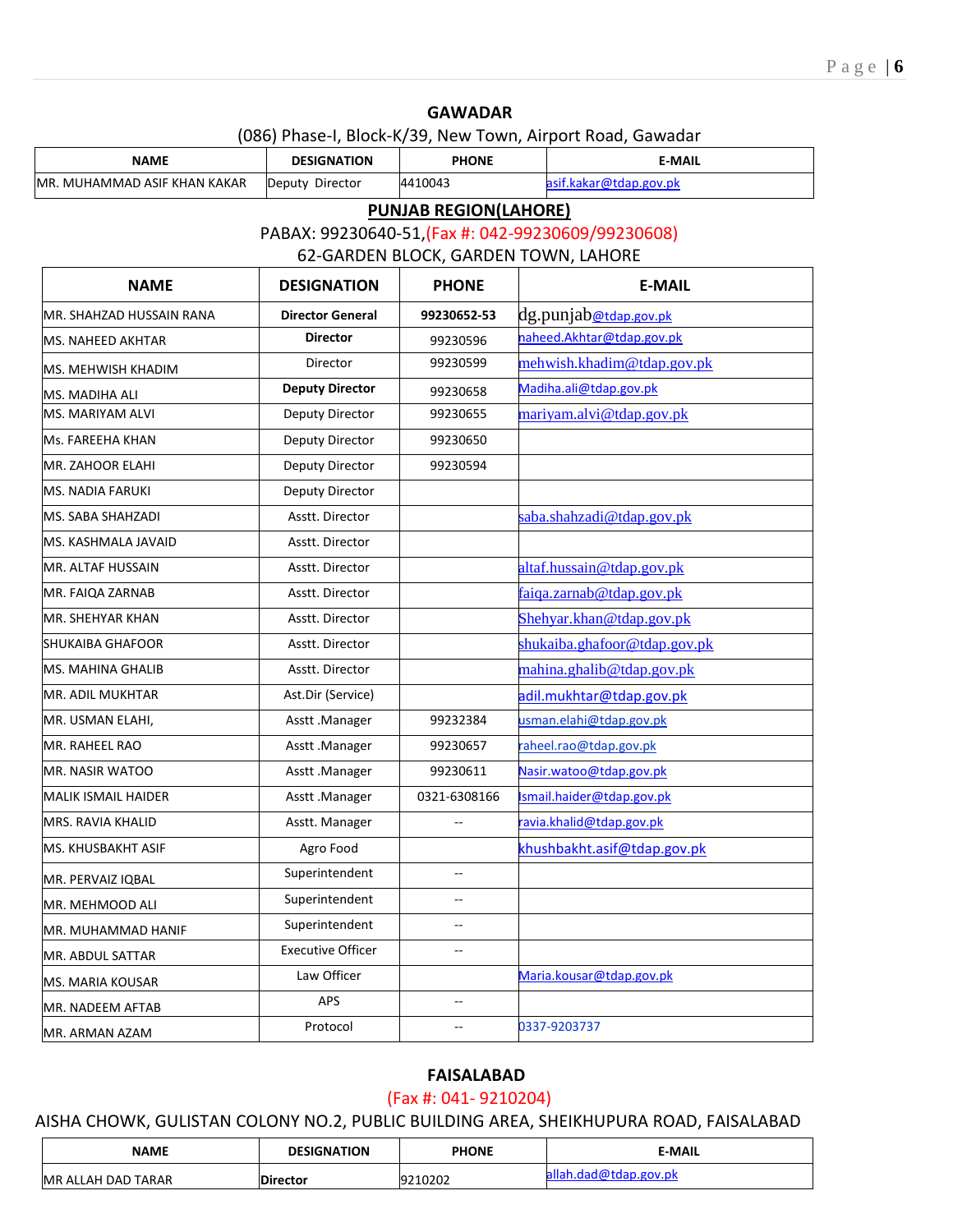| MR. FAZALUL REHMAN             | Deputy Director    | 9210157                      | Fazalul.rehman@tdap.gov.pk                              |
|--------------------------------|--------------------|------------------------------|---------------------------------------------------------|
| Hafiz Kamran Ahmed             | AD                 | 9210270                      | hkamran.ahmed@tdap.gov.pk                               |
|                                |                    | <b>MULTAN</b>                |                                                         |
|                                |                    |                              | HOUSE NO.10, MINAR WALI STREET, NASHEMAN COLONY, MULTAN |
| <b>NAME</b>                    | <b>DESIGNATION</b> | <b>PHONE</b>                 | <b>E-MAIL</b>                                           |
| IMR. HASNAIN HAIDER LANGHA     | <b>Director</b>    | 061-9330862-63               | Hasnain.langah@tdap.gov.pk                              |
| <b>MS. HINA TAHIR</b>          | Deputy Director    | 061-9330879                  | hina.tahir@tdap.gov.pk                                  |
| MR. ALI UMAR TIPU              | Asstt. Director    | 061-9330880                  | Ali.umartipu@tdap.gov.pk                                |
| ISYED RASHID MOHYUDDIN GILLANI | Asstt. Manager     | 0300-9833637<br>0335-9292011 | Rashid.gillani@tdap.gov.pk                              |
| MR. ASHIQ RASOOL               | Asstt. Manager     | 0300-6300232                 | Ashig.rasool@tdap.gov.pk                                |

#### **GUJRANWALA**

## (Fax #: 055-9330558)20-E, SATELLITE TOWN, PASROOR ROAD, GUJRANWALA

| <b>NAME</b>                               | <b>DESIGNATION</b>        | <b>TELEPHONE</b><br><b>NUMBER</b> | <b>E-MAIL</b>               |
|-------------------------------------------|---------------------------|-----------------------------------|-----------------------------|
| Hafiz Muhammad Rohail Nazir               | Deputy Director           | 055-9200138                       | rohail.ploth@tdap.gov.pk    |
| Mr. Muhammad Umar Riaz                    | <b>Assistant Director</b> | 055-9200139                       | imumarriaz@tdap.gov.pk      |
| Mr. Muhammad Asif                         | <b>Assistant Director</b> | 055-9200139                       | asif.butt@tdap.gov.pk       |
| Mr. Faisal-uz-Zaman<br>& Accounts Section | <b>Assistant Manager</b>  | 055-9200140                       | faisal.zaman@tdap.gov.pk    |
| Mr. Fida Hussain                          | G S P Officer             | 055-9200138                       | fidahussain@tdap.gov.pk     |
| Mr. Munyad Hussain                        | Steno typist              | 055-9200140                       | munyad.hussain@gmail.com    |
| Mr. Inam ur Rehman                        | <b>UDC</b>                | 055-9200140                       | kinam $5366@$ gmail.com     |
| Mr. Ghazanfar Hussain                     | <b>UDC</b>                | 055-9200140                       | shiekh1967@gmail.com        |
| Mr. Muhammad Mahmood Awan                 | <b>UDC</b>                | 055-9200138                       | mahmood.awan101@gmail.com   |
| Mr. Muhammad Akhter                       | <b>LDC</b>                | 055-9200140                       | muhammad.akhtar@tdap.gov.pk |
| Mr. Fahad Rafique                         | <b>LDC</b>                | 055-9200139                       | fahad.rafique906@gmail.com  |

#### **SIALKOT**

## **1ST FLOOR, 64/A, HALI ROAD, SAMIL INDUSTRIAL STATE ( PSGMEA BUILDING) SIALKOT FAX NO. 052-9330408 EMAIL:**[Tdap.skt@tdap.gov.pk](mailto:Tdap.skt@tdap.gov.pk)

| S.NO           | <b>NAME</b>                       | <b>DESIGNATION</b>                 | PHONE NO.   | E-MAIL                       |
|----------------|-----------------------------------|------------------------------------|-------------|------------------------------|
|                | Mr. KHALID RASOOL                 | <b>DIRECTOR</b>                    | 052-9330400 | khalid.rasool@gmail.com      |
| $\overline{2}$ | Ms. RAFIA SYED                    | <b>DEPUTY DIRECTOR</b>             | 052-9330401 | raffia.syed@tdap.gov.pk      |
| 3              | MR. WAQAS ELAHI                   | <b>ASSISTANT DIRECTOR</b>          | 052-9330402 | waqas.elahi@tdap.gov.pk      |
| 4              | DR. ZAIN UL ABIDIN                | <b>ASSISTANT DIRECTOR</b>          | 052-9330403 | $zainul$ .abidin@tdap.gov.pk |
| 5              | MR. ARSHAD HUSSAIN                | <b>ASSISTANT</b><br><b>MANAGER</b> | 052-9330404 | arshad. hussain@tdap.gov.pk  |
| 6              | MR. JAWAD AHSAN<br><b>KHAWAJA</b> | <b>ASSISTANT</b><br><b>MANAGER</b> | 052-9330405 | jawad.ahsan@tdap.gov.pk      |
| 7              | MR. KHUSHI MUHAMMAD               | <b>ASSISTANT DIRECTOR</b>          | 052-9330406 | tdap. skt@tdap.gov. pk       |
| 8              | MR. EHTISHAM UL HASSAN            | <b>GSP OFFICER</b>                 | 052-9330407 | $e$ htisham@tdap.gov.pk      |
| 9              | MR. MUHAMMAD SHOAIB               | <b>GSP OFFICER</b>                 | 052-9330407 | muhammad.shoaib@tdap.gov.pk  |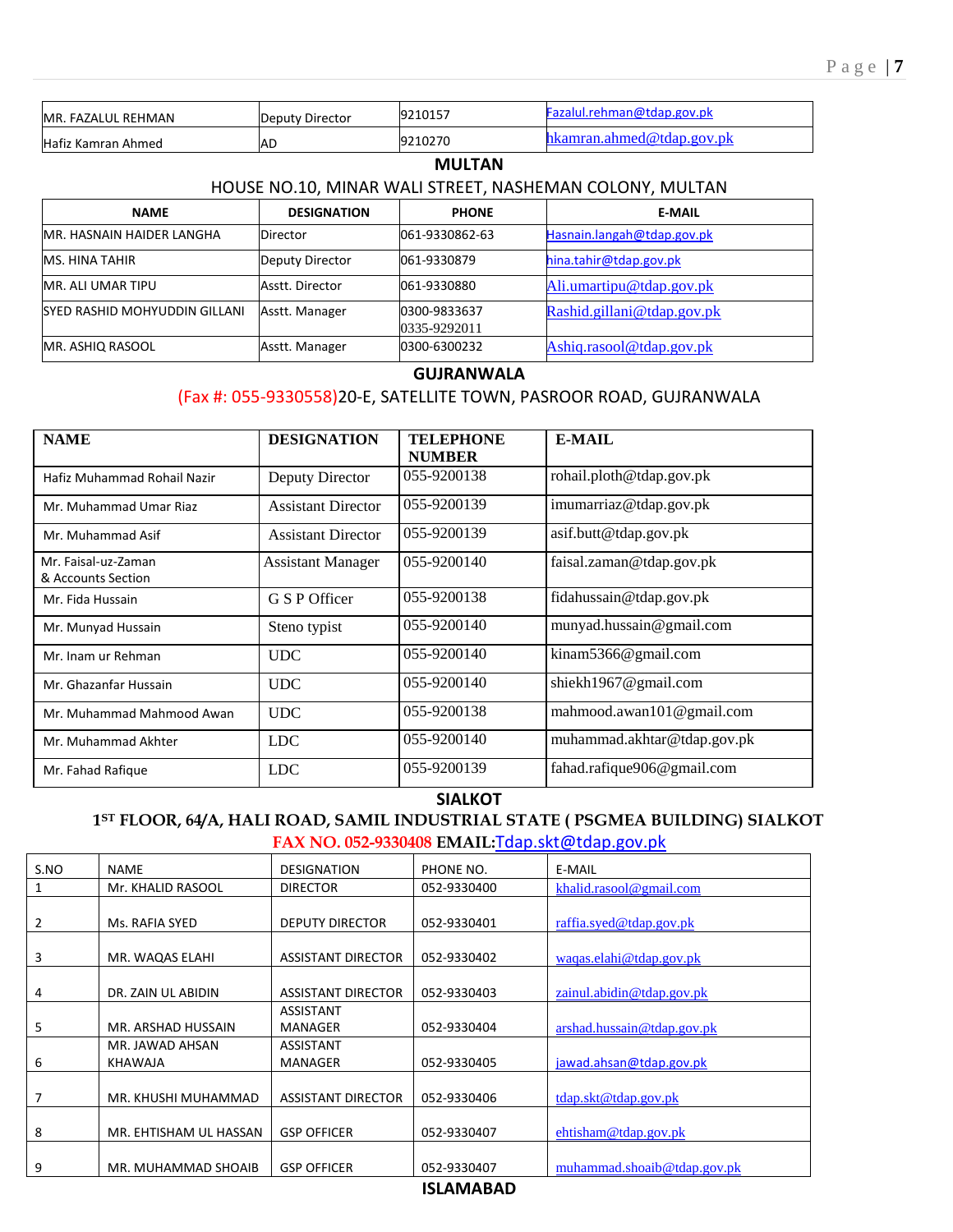#### TEL: 051-9207348/9212174 (Fax #: 051-9201596-9201736)

#### State Life Building No.5, Phase-I, Jinnah Avenue, Near China Chowk Sector F-6/4, Islamabad

| <b>NAME</b>  |                                         | <b>DESIGNATION</b>      | <b>PHONE</b>                            | <b>E-MAIL</b>              |
|--------------|-----------------------------------------|-------------------------|-----------------------------------------|----------------------------|
| 1            | DR. HAMID ALI                           | <b>Director General</b> | 9204393                                 |                            |
| 2            | MR. ASIM TOUQEER                        | Director                | 0300-8502171                            | asim.tauqir@tdap.gov.pk    |
| 3            | MR. ISHAQ SHINWARI                      | Director                | 9201660                                 | shinwariishaq@yahoo.com    |
| 4            | MS. SAADIA KHAN                         | Dy. Director            | 9202304-9201209<br>0345-9636314 Anzarul | sadia.khan@tdap.gov.pk     |
| l5           | MR. MUHAMMAD AHMAD<br><b>HASSAN</b>     | <b>ASSTT. DIRECTOR</b>  | 9202134                                 | mahmad.hassan@tdap.gov.pk  |
| 6            | <b>MS. FATIMA KHALIL</b>                | Dy. Director            | 9208327                                 |                            |
| 7            | <b>MR. OMER EHSAN</b>                   | Dy. Director            | 9201209                                 |                            |
| 8            | MS. MUHAMMAD TEHSEEN                    | Dy. Director            | 9210414                                 |                            |
| 9            | MS. SAMIA SALEEM                        | Asst. Director          | 9202995                                 |                            |
| 10           | MR. M. TARIQ KHAN                       | Asst. Director          | 9208166                                 | tariq.khan@tdap.gov.pk     |
| 11           | MR. KHALID MEHMOOD BAIG lAsst. Director |                         | 9208328                                 | Khalid.mehmood@tdap.gov.pk |
| 12           | MR. THAIR SHAFI                         | Asst.Manager            | 9207642                                 | tahir.shafi@tdap.gov.pk    |
| 13           | MR. AMIN-UR-REHMAN                      | Asst.Manager            | 9205159                                 | amin.marwat@tdap.gov.pk    |
| 14           | MR.GHULAM MUSTAFA SHAKIR                | Asst .Manager           | 9208327                                 | mustafa.shakir@tdap.gov.pk |
| $\mathbf{1}$ | MR. SHAKEEL ABBASI                      | Superintendent          | 9208166                                 | shakeel.abbasi@tdap.gov.pk |
| 16           | MR. KHALID MEHMOOD                      | APS TO DG               | 9204393                                 |                            |
| 17           | MR. KAMRAN HUSSAIN                      | LDC                     | 99202995                                |                            |

#### **PESHAWAR**

(Fax#: 091-9217126), PLOT NO. 24, PHASE-5, HAYATABAD, PESHAWAR.

EMAIL: [tdap.pesh@yahoo.com,](mailto:tdap.pesh@yahoo.com) [psh.helpdesk@tdap.gov.pk](mailto:psh.helpdesk@tdap.gov.pk)

| <b>NAME</b>             | <b>DESIGNATION</b>        | <b>PHONE</b>    | <b>E-MAIL</b>               |
|-------------------------|---------------------------|-----------------|-----------------------------|
| MR. SUBZ ALI            | <b>Director</b>           | 9217120/9217535 | sabz.ali@tdap.gov.pk        |
| lMR. ARSHAD ALI         | APS TO DIR                | 9217120         | arshad.ali@tdap.gov.pk      |
| MR. M. AMIR KHAN        | Asstt. Manager            | 9217537         | amir.khan@tdap.gov.pk       |
| IMR. HABIB ULLAH KHAN   | Asst. Director            | 9217536         | habibullah.khan@tdap.gov.pk |
| IMR. ZAHI D MUHAMMAD    | Asst. Director            | 9217121         | zahid.muhammad@tdap.gov.pk  |
|                         |                           |                 |                             |
| <b>MRS. FAKEHA FAIZ</b> | Asstt. Director           | 9217536         | fakeha.faiz@tdap.gov.pk     |
| lMR. IRSHAD ALI         | <b>APS</b>                | 9217537         | irshad.ali@tdap.gov.pk      |
| MR. SHAFIQ NAWAZ        | <b>SUPDT</b>              | 9217124         |                             |
| IMR. SOFIA USMAN        | <b>SUPDT</b>              | 9217124         |                             |
| IMR. ABDUL HAMEED       | <b>SUPDT</b>              | 9217125         |                             |
| MR. NAZAR JAN           | <b>ASSISTANT DIRECTOR</b> | 9217123         | Nazar.jan@tdap.gov.pk       |

### **ABBOTTABAD**

#### (Fax #:0992-380181) MAIN MANSEHRA ROAD. ABBOTTABAD

EMAIL: [atd.helpdesk@tdap.gov.pk](mailto:atd.helpdesk@tdap.gov.pk)

| <b>NAME</b>                         | <b>DESIGNATION</b> | <b>PHONE</b>     | E-MAIL                  |
|-------------------------------------|--------------------|------------------|-------------------------|
| MS.<br><b>KINZA</b><br><b>AFSAR</b> | Assistant Director | 380203<br>381112 | kinza.afsar@tdap.gov.pk |

# **S W A T** (Fax #: 0946-9240302)GUL KADA, SAIDU SHARIF, SWAT